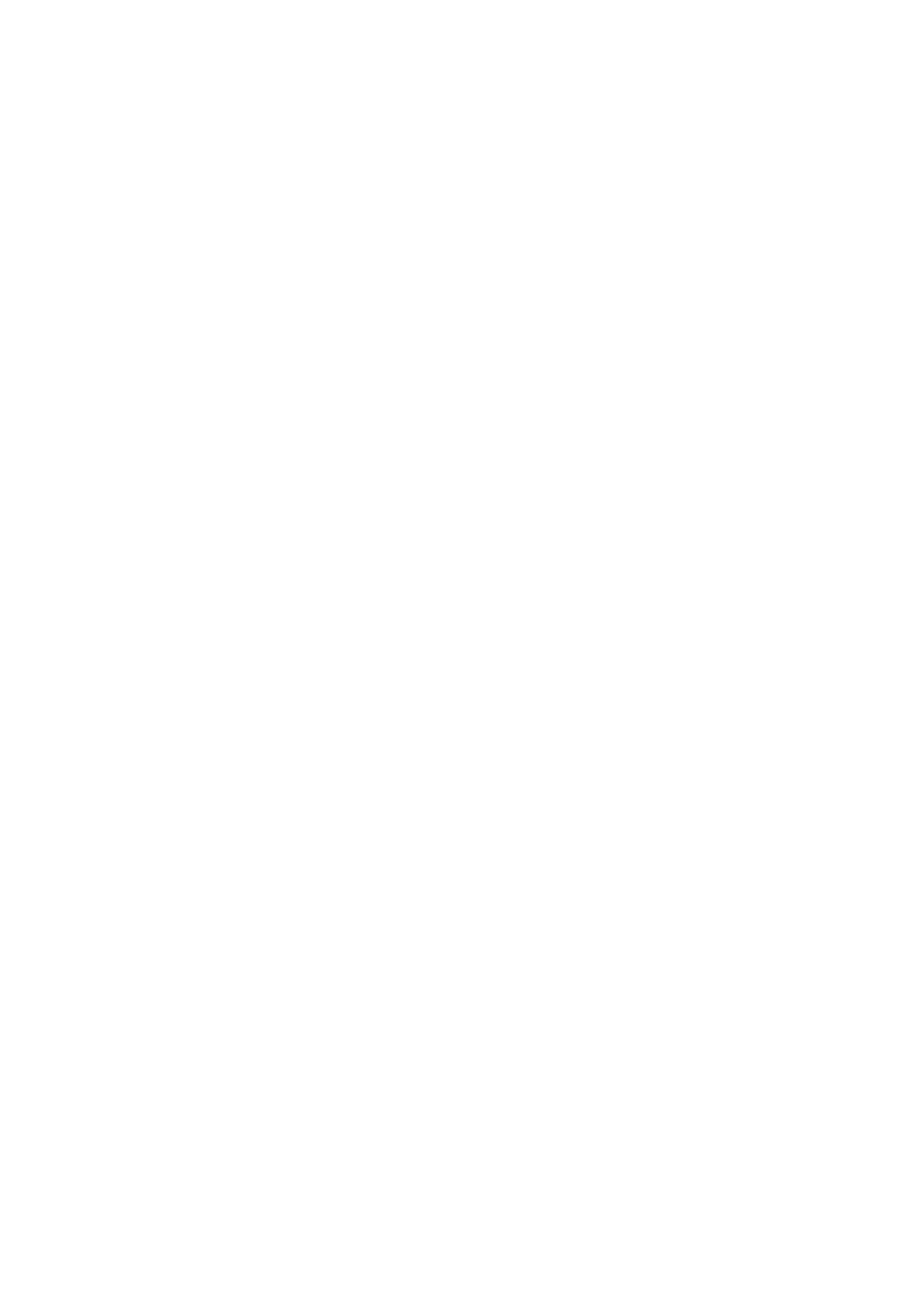# Table of Contents

| Preface                                                    |                |
|------------------------------------------------------------|----------------|
| The Importance of Safety, Domestic Contests, Contest Dates | $\overline{2}$ |
|                                                            |                |
| Rules                                                      |                |
| 0. Terms and Definitions                                   | 3              |
| Contest Outline<br>1.                                      | $\overline{4}$ |
| 2. Game Procedure                                          | 5              |
| 3. Retries                                                 | 7              |
| 4. Violations                                              | 7              |
| 5. Disqualifications                                       | 7              |
| 6. Teams                                                   | 8              |
| 7. Robot                                                   | 8              |
| 8. Safety                                                  | 9              |
| Others<br>9.                                               | 10             |

Figures and information on contest-related articles (Appendix) will be a separate file.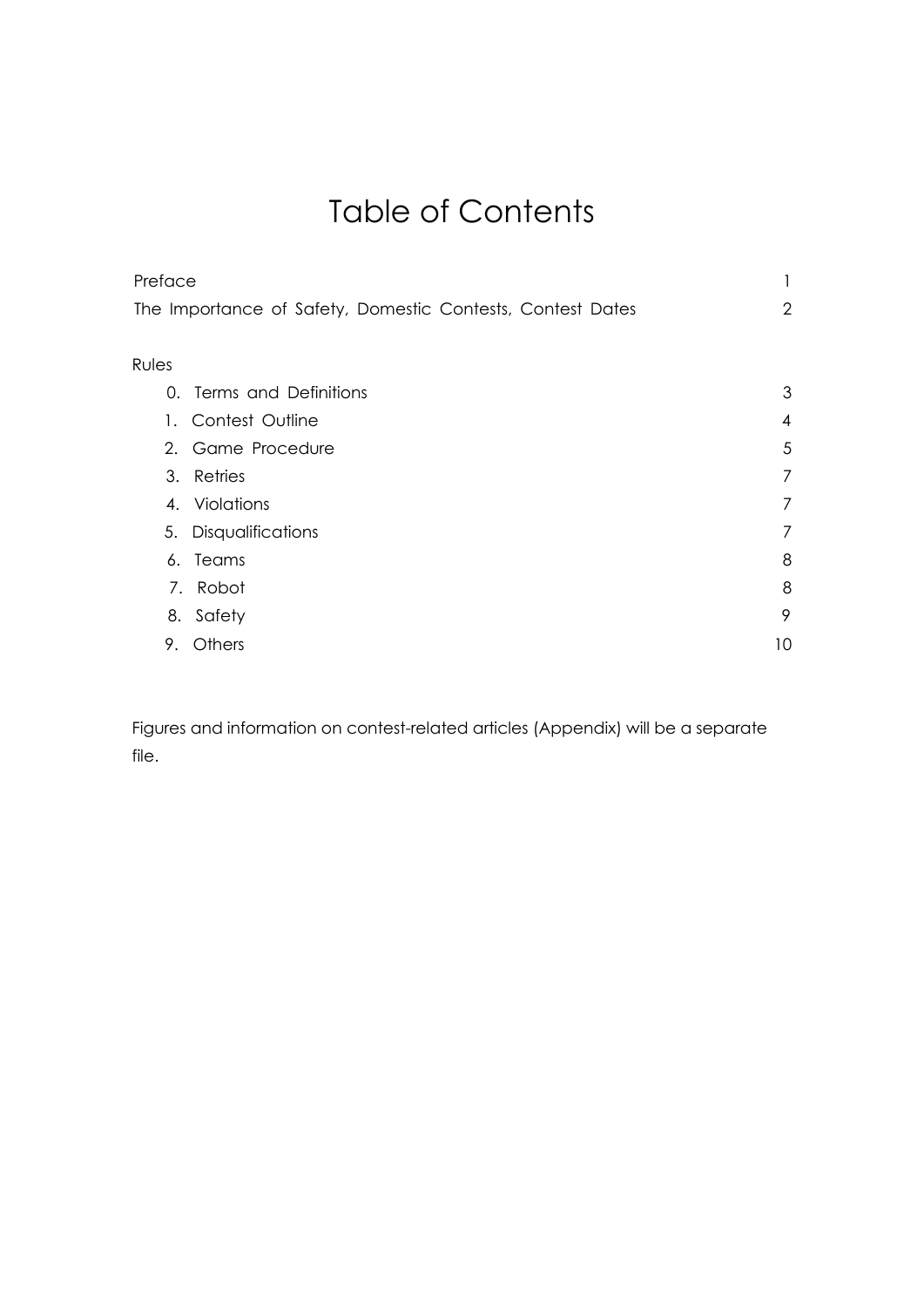#### Preface

The rules provided in this Rule Book take inspiration from Japan's traditional game **Tosenkyo**.

The theme revolves around the word **"asobi"** (play), which is also a fundamental philosophy behind Robocon. In "asobi," playful, unique, original show of skills is often more important than winning or losing, as everyone – friend and foe alike – can applaud and enjoy them.

So, in the "asobi" spirit: we encourage playful, unique, original robot designs and strategies!

Looking forward to meeting fun robots with the "wow" factor!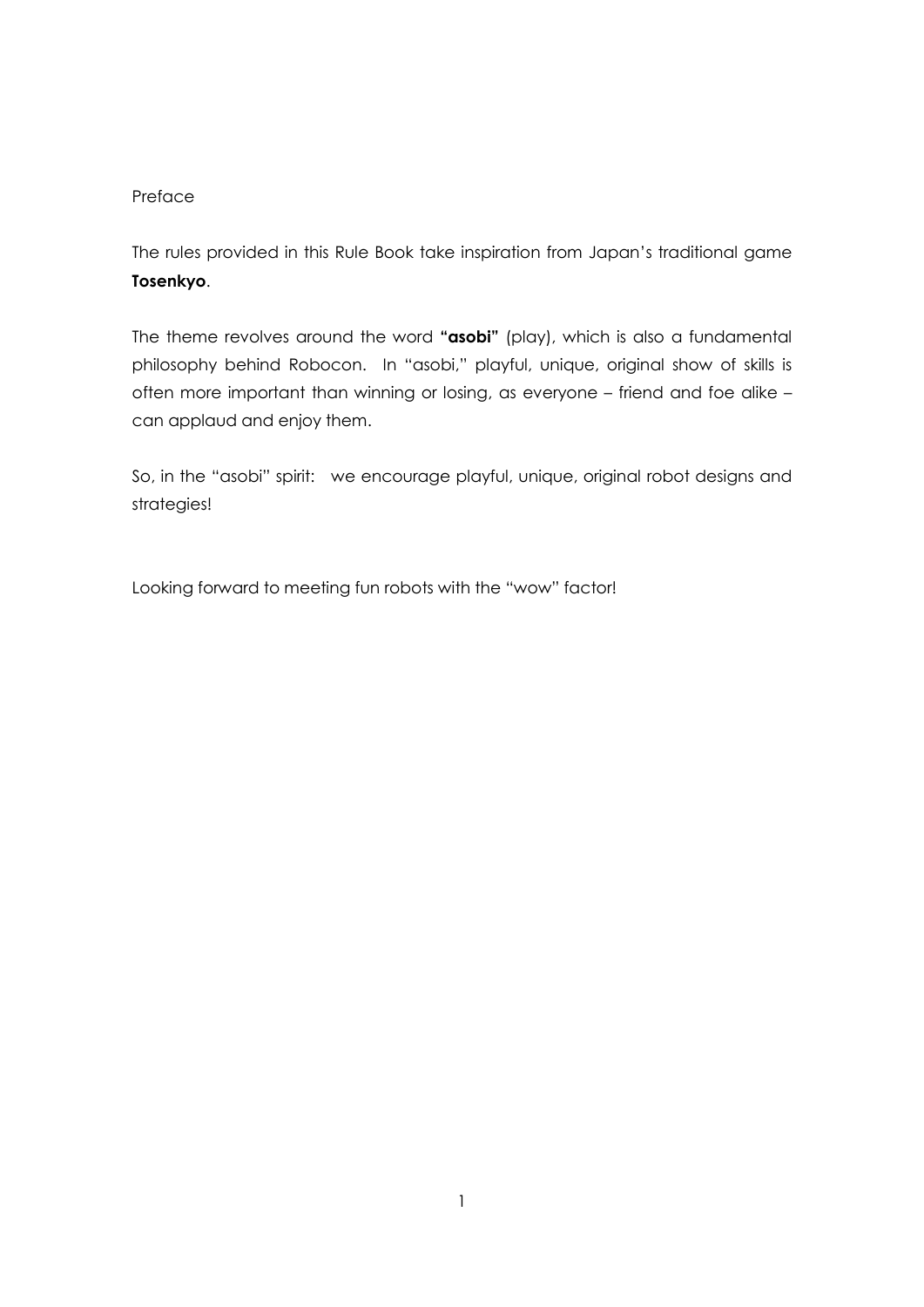The Importance of Safety

In ABU Robocon, safety is a top priority.

Participants shall give safety precedence over everything at all times, from the robot designing and building stages to taking part in the actual contest. They are also asked to cooperate fully with the organizer in order to ensure a safe running of the contest for everyone involved, including team members, spectators, officials, and staff, as well as for the surrounding environment.

**Team members are required to wear shoes with rubber soles, helmets, and safety goggles at all times including practice and test runs, in addition to actual games.**

#### Domestic Contests

All domestic contests held in order to select the representing teams that will participate in ABU Robocon 2017 Tokyo should adhere to the rules laid out in this Rule Book. However, it is understood that if (a) material(s) is/are not available, organisers are to employ the best possible replacement(s) available in their country/region.

Contest Dates

ABU Robocon 2017 Tokyo 19 August, 2017 (Sat.) ------------Test runs 20 (Sun.) ------------Contest

21 (Mon.) -----------Friendship Exchange

Venue: Ota-City General Gymnasium (Ota-ku, Tokyo)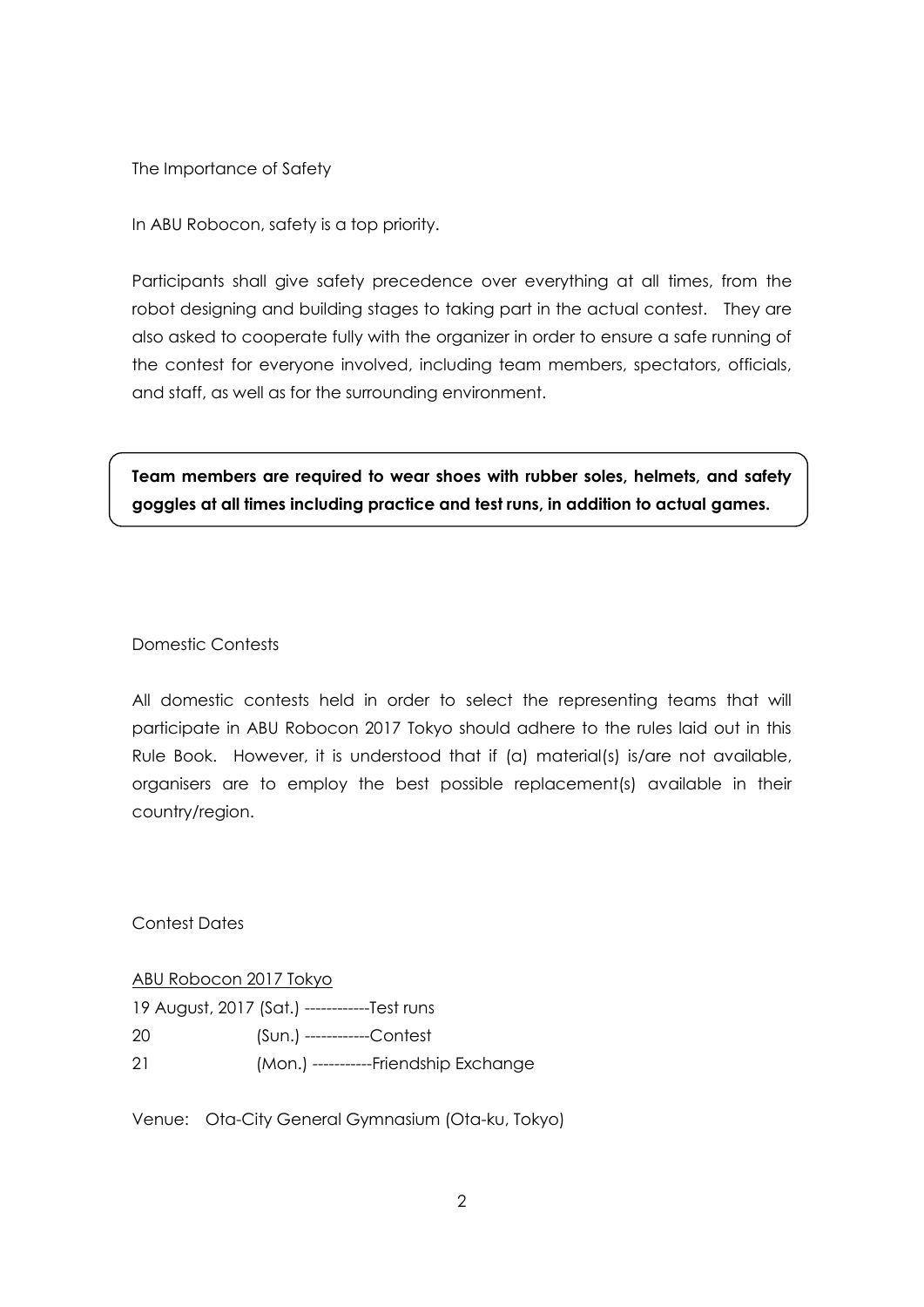# Contest Rules

# 0. Terms and Definitions

| Terms                | Definitions                                           |
|----------------------|-------------------------------------------------------|
| Robot                | The robot that will throw the flying discs.           |
| Flying disc          | The flying disc to be used in the contest.            |
|                      | Product name: Volley® Soft Saucer                     |
|                      | Colors: Red and Blue                                  |
|                      | A team uses fifty (50) in each game.                  |
|                      | Abbreviation: Disc                                    |
| Spot                 | The place to land the discs.                          |
|                      | On the field are seven (7) with different heights and |
|                      | areas.                                                |
|                      | In the center of each is a hole with a diameter of    |
|                      | 150mm. At the start of the match, a beach ball rests  |
|                      | on each.                                              |
| <b>Beach ball</b>    | The beach ball (inflated diameter 30cm) on the spots. |
|                      | Seven (7) colors.                                     |
|                      | Abbreviation:<br>Ball                                 |
| Start Zone           | Zone from where the robot starts the game.            |
|                      | Abbreviation: SZ                                      |
| Loading Area         | Area where the discs are placed. The robot loads      |
|                      | the discs here.                                       |
|                      | Abbreviation: LA                                      |
| <b>Throwing Area</b> | Area from which the robot throws the discs.           |
|                      | Abbreviation:<br><b>TA</b>                            |
| No Contact Area      | Area which the robot cannot come in contact with.     |
|                      | The robot is able to enter the space above.           |
|                      | Abbreviation: NC                                      |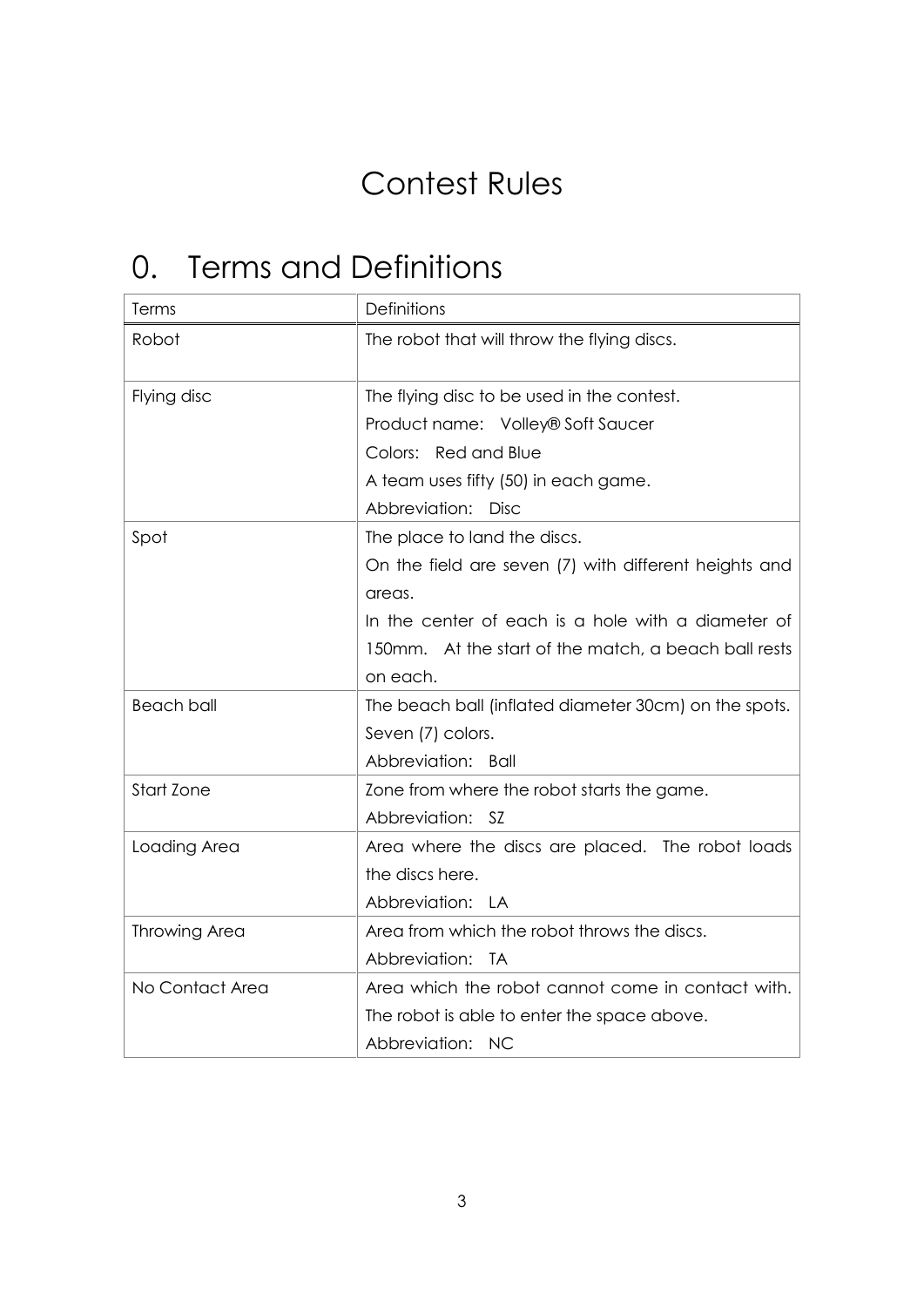### 1. Contest Outline

- 1.1 Each game will be conducted between two teams, each with one (1) robot.
- 1.2 The game field is a rectangle divided into two sides for each team. (see Figures)
- 1.3 Each side consists of a Start Zone, Throwing Area, and Loading Area as seen in Figures.
- 1.4 On the field are seven (7) spots consisting of a circular table attached to a column with varying heights and areas.
- 1.5 Of the seven (7) spots, five (5) are placed along the center line dividing the sides, while the remaining two (2) are placed near to each side.
- 1.6 The heights and sizes of each spot are as shown in Figures.
- 1.7 At the start of the game, a beach ball rests on the center of all the spots.
- 1.8 The number of discs a team can use during the game shall be fifty (50) placed at the Loading Area.
- 1.9 After the start of the game, the team may load discs onto its robot once the robot reaches the Loading Area.
- 1.10 The robots of both teams may throw discs at any ball on any spot to knock the balls off the spots.
- 1.11 Scores will be counted when a team's disc lands on a spot where its ball has been knocked off.
- 1.12 When all the balls have been knocked off of their spot and a team successfully lands its discs on all the spots, that team reaches "APPARE!", and is declared the winner of the game.
- 1.13 If neither team reaches "APPARE!", and either both use up the fifty (50) discs or the game time of three (3) minutes passes, the game shall end. The winner will be decided by who has the higher score at the said end of the game.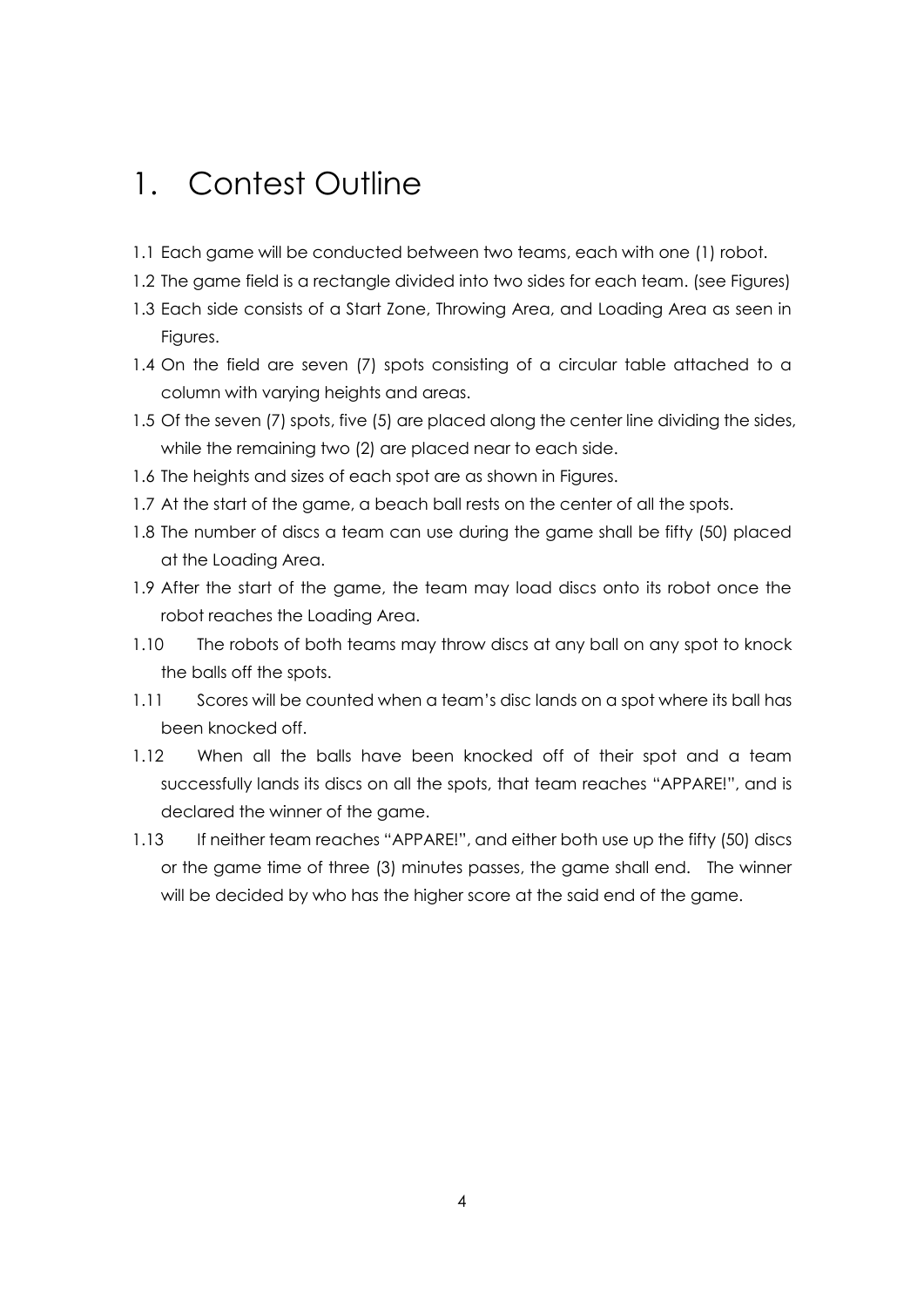### 2. Game Procedure

#### 2.1 Set-up

- 2.1.1 Prior to each game, a one-minute set-up time is given to the teams through the signal from the referee.
- 2.1.2 The three (3) team members and up to three (3) pit crew members shall be allowed to participate in the set-up.
- 2.1.3 Each team shall commence set-up when the signal is given, and must stop when the one (1) minute is up.
- 2.1.4 If a team fails to complete its set-up within the given one (1) minute, it may resume set-up after the start of the game by obtaining permission from the referee.
- 2.2 Start of the game
	- 2.2.1 After the end of set-up time, the game shall begin at the signal from the referee.
	- 2.2.2 Teams that complete their set-up after the start of the game shall obtain permission from the referee at that moment to commence moving their robots.
- 2.3 Team members during the game
	- 2.3.1 Team members are not allowed to enter the game field without permission from the referee.
	- 2.3.2 Team members are not allowed to touch their robot other than after referee permission during a retry or disc loading.
	- 2.3.3 If a team is controlling the robot manually, one (1) pre-registered operator may do so from the designated area outside the game field.

2.4 Handling of the discs

- 2.4.1 During the game, a team may load the discs once all parts of the robot touching the game field floor completely enter the Loading Area, and permission is given by the referee.
- 2.4.2 Team members may load the discs manually.
- 2.4.3 Jigs and containers such as magazines may be used during loading, but if these are to remain attached to the robot, they shall be included in the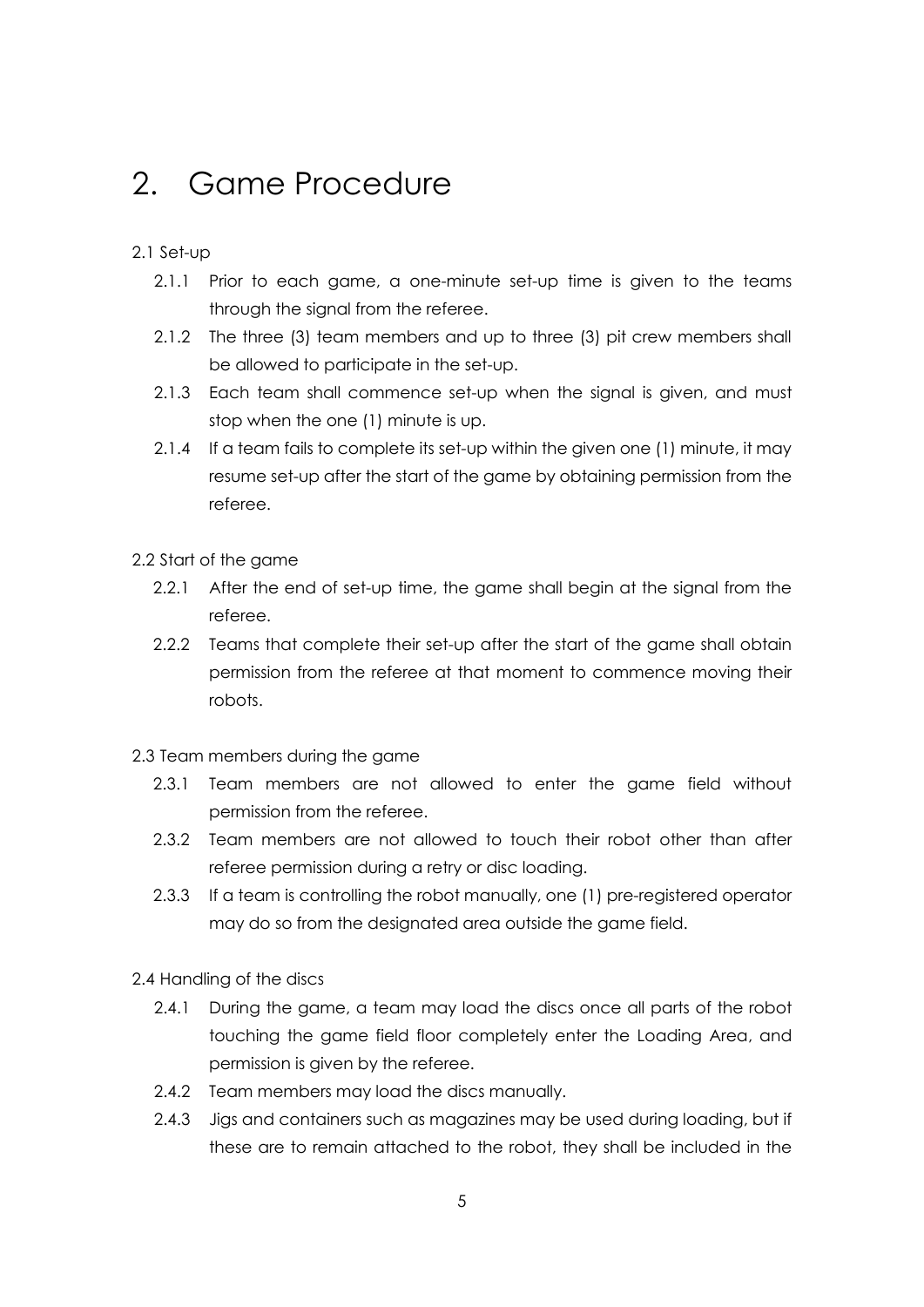robot size.

- 2.4.4 After loading, a team may restart after permission from the referee. Until then, no part of the robot may touch the floor outside the Loading Area. If a team is deemed to be in violation, the robot must return to LA for a mandatory retry.
- 2.4.5 The robot may throw discs only when it is in contact with the Throwing Area and no other area.
- 2.4.6 The discs for each team will be prepared by the organiser.
- 2.4.7 If a disc that was loaded onto a robot falls on the floor in or outside the game field during the game, that disc becomes invalid and can no longer be used.

#### 2.5 Score

- 2.5.1 After the start of the game, a team is given the following points when its disc lands on a spot without a ball
	- 1) The spot nearest to the team: 1 point, regardless of number of discs
	- 2) The five spots aligned in the center: 1 point per disc
	- 3) The spot farthest from the team: 5 points per disc
- 2.5.2 Points shall be given regardless of whether the ball is knocked off before or after that disc lands.
- 2.5.3 The score shall be finalized after the referee counts all the discs on the spots without their balls, after the end of the game.

### 2.6 End of the game

- 2.6.1 Once a team reaches "APPARE!", the game shall end in that instant.
- 2.6.2 The game shall also end if neither team reaches "APPARE!" and the game time of three (3) minutes passes.
- 2.6.3 The game shall also end if both teams use up the fifty (50) discs without reaching "APPARE!"
- 2.7 Deciding the winner
	- 2.7.1 The winner shall be decided in the following order of priority:
		- 1) The team who reaches "APPARE!"
		- 2) The team with the higher score
		- 3) The team with more points from landing on the farthest spot
		- 4) The team with more spots from which they gained points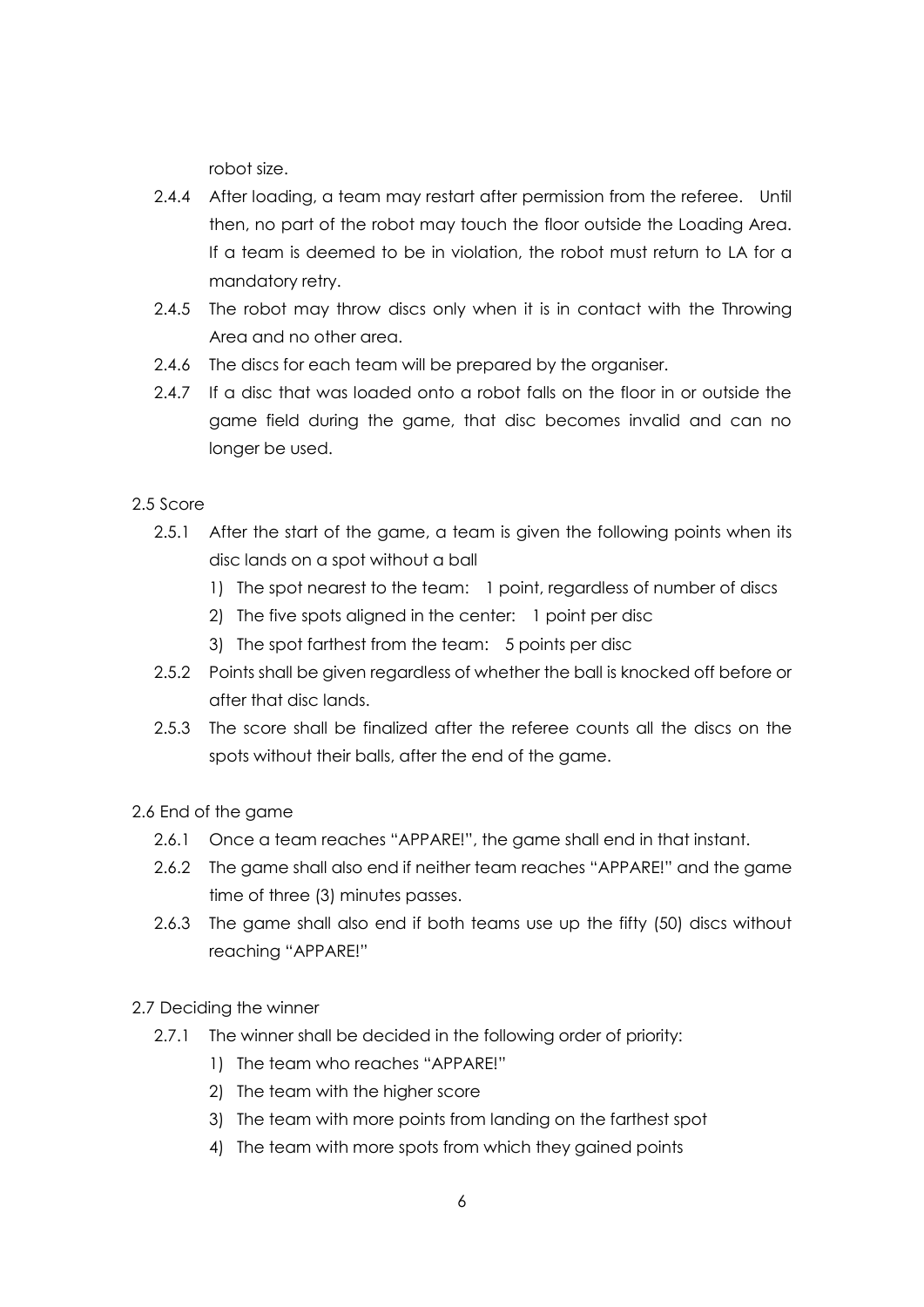- 5) The team with a higher total score gained from the center spots
- 6) Judges' decision

### 3. Retries

- 3.1 A retry is allowed only after the referee gives permission upon request from a team member.
- 3.2 The team granted a retry shall immediately carry its robot to the Start Zone and begin work there.
- 3.3 A team may ask for as many retries as necessary.
- 3.4 A team may not load discs during a retry.
- 3.5 The team may use discs already loaded on the robot before the retry is granted.
- 3.6 The team shall restart after permission from the referee.

### 4. Violations

- 4.1 The team who commits the following shall be deemed to be in violation of the rules and subject to a mandatory retry.
	- 4.1.1 The robot or a part of the robot comes in contact with the No Contact Area.
	- 4.1.2 A team member touches the robot without referee permission.
	- 4.1.3 A team makes a false start.
	- 4.1.4 Any other acts deemed to be an infringement on the rules.

### 5. Disqualifications

- 5.1 If a team is deemed to have committed the following intentionally, the team shall be disqualified for that game.
	- 5.1.1 Any acts that pose danger to the game field, its surroundings, the robots, and/or people.
	- 5.1.2 Use of wind as obstruction, and any other activity that can be judged to have no other purpose than to obstruct the opponent.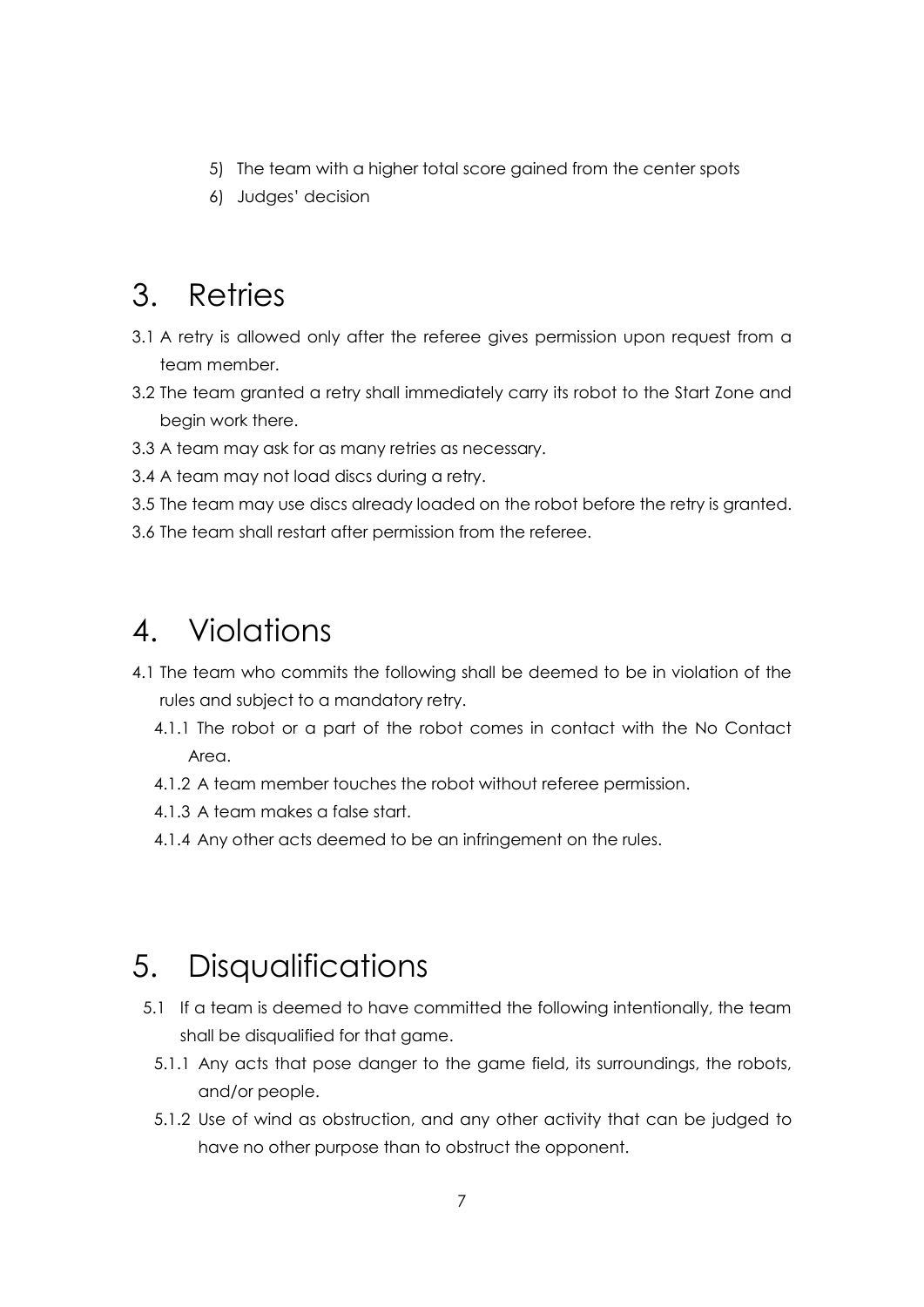- 5.1.3 Any act of disobedience against a referee's warning.
- 5.1.4 Any other act that goes against the spirit of fair play.

# 6. Teams

- 6.1 One (1) representing team from each country or region shall participate in ABU Robocon 2017. As the host country, Japan shall be represented by two (2) teams.
- 6.2 A team consists of three (3) team members who are students and one instructor, who all belong to the same university/college/polytechnic.
- 6.3 In addition to the abovementioned 6.2, three (3) members are allowed to be registered as the pit crew. The members of the pit crew shall also be students from the same university/college/polytechnic as those in 6.2. The pit crew may assist in the work in the pit area, in carrying the robot from the pit area to the game field, and during set-up.
- 6.4 Graduate students cannot participate.

# 7. Robot

- 7.1 Each team may bring one (1) robot only to participate in the contest.
- 7.2 The robot must be hand-built by students from the same university/college/polytechnic.
- 7.3 The robot may be fully automatic or controlled manually. It may be controlled wirelessly or by cable.
- 7.4 The robot must not split into parts during the game.

7.5 Robot size

- 7.5.1 The robot (excluding the controller and cable) must fit into the Start Zone at the start of the game, including the space above.
- 7.5.2 Throughout the game, the robot together with any containers used in disc loading shall not exceed length 1500mm x width 1500mm x height 1800mm.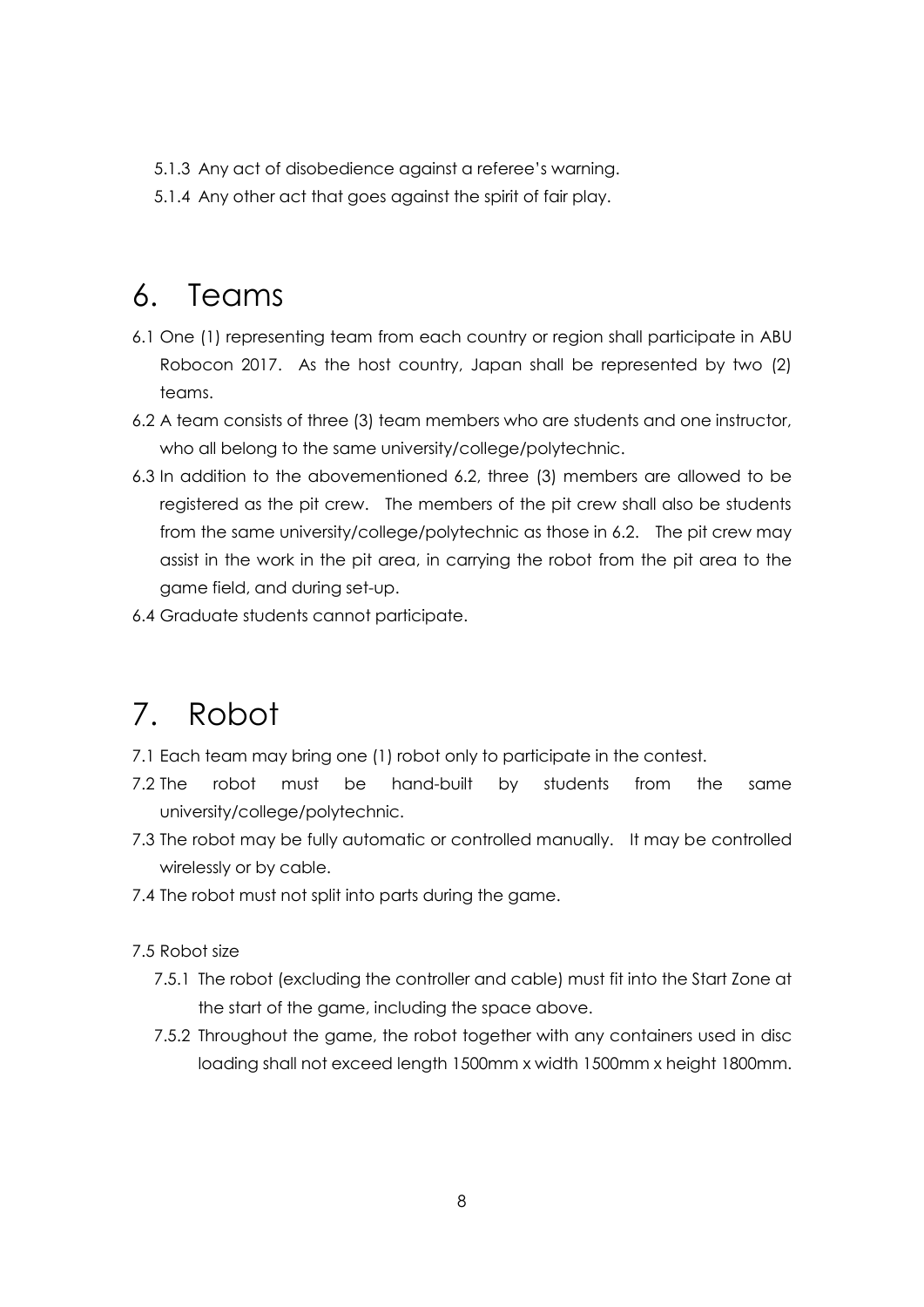#### 7.6 Robot weight

- 7.6.1 The total weight of the robot, any containers that will be attached to the robot after disc loading, controller, cables, and any other equipment the team brings for use in the game must not exceed 25kg.
- 7.6.2 Back-up batteries (of the same type as that originally installed in the robot) are exempt.

#### 7.7 Power source of the robot

- 7.7.1 Each team shall prepare its own power source.
- 7.7.2 All batteries used in the robot, controller, and any other device used during the game shall not exceed 24V.
- 7.7.3 The maximum voltage within the circuit(s) shall not exceed 42V.
- 7.7.4 Teams using compressed air must use either a container made for the purpose, or a plastic soda bottle in pristine condition that is prepared appropriately. Air pressure must not exceed 600kPa.
- 7.7.5 Any power source deemed dangerous may be banned from use.

### 8. Safety

8.1 The robot must be designed and built so as to pose danger to no one, including the team, the opposing team, the people in the surroundings, and the venue.

### 8.2 Safety rules

- 8.2.1 The use of the following are prohibited: lead-acid batteries (including colloidal), power sources that involve flames and/or high temperatures, anything that may contaminate the game field, as well as anything that may cause the robots to break down and/or create a situation that hinders the procession of the contest.
- 8.2.2 If laser is used, it shall be class 2 or less. Full care must be taken not to damage the eyes of anyone in the venue, from the design and practice stages.
- 8.2.3 Emergency stop buttons must be built on all robots.
	- 1) Specifications: it shall be a red button on a yellow base. It is recommended that teams adhere to ISO 13850, or JIS B 9703. (JIS = Japanese Industrial Standard)